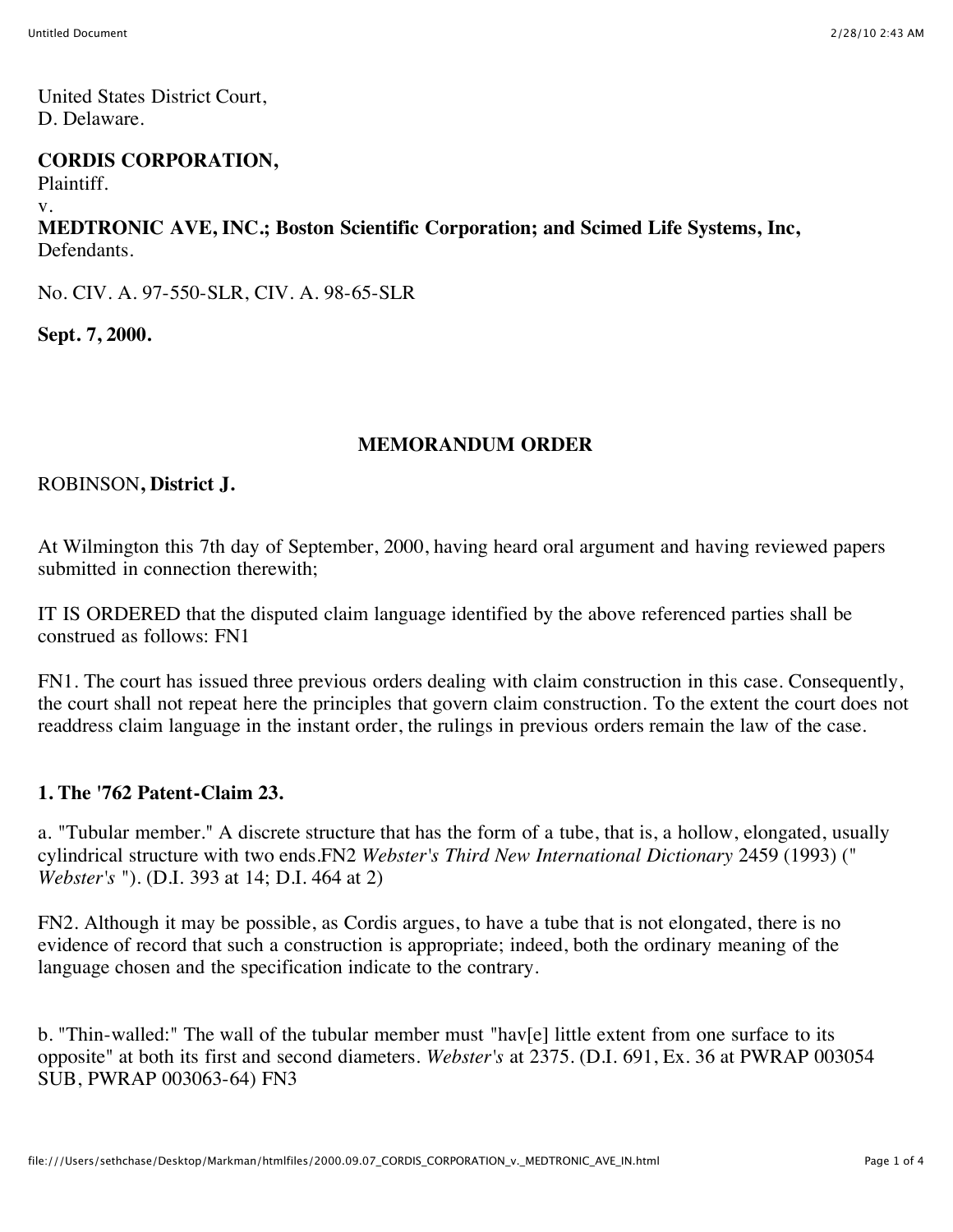FN3. AVE argues that stents having wall thicknesses above .0035 inches cannot be "thin-walled." The prosecution history upon which AVE relies for this proposition was directed to the "substantially uniform thickness" language, however, not the concept of "thinness ." (D.I. 691, Ex. 36 at PWRAP 003051 SUB)

c. "Wall surface." The outer surface of the tubular member must be "disposed in a common cylindrical plane." (D.I. 691, Ex. 36 at PWRAP 003054 SUB)

d. "Substantially uniform thickness." The thickness at all points along the wall surface of the tubular member, both at its first and second diameters, must be substantially the same. Variances as little as .001 fall outside the scope of "substantially uniform." (D.I. 691, Ex. 36 at PWRAP 003050 SUB-003051 SUB, 003054 SUB-003055 SUB, 003079 SUB)

e. "Plurality of slots." More than one slot. A "slot" is "a long and narrow opening or groove," "an opening whose length is substantially greater than its width." The claim requires slots in the tubular members that run substantially parallel to the longitudinal axis. *Webster's* at 2146; '762 patent, col. 7, lines 17-20.

f. "Slots formed therein." Slots must be formed in the wall surface of a tubular member, as by the removal of material.FN4 (D.I. 462 at 20; D.I. 464 at 18)

FN4. Upon reconsideration, the court agrees with Cordis to the extent that the material need not be removed from a preexisting tubular member.

g. "Smooth surface." The outside of the wall surface of the unexpanded tubular member has "a continuously even surface," "without roughness, points, bumps or ridges, esp[ecially] to the touch." *Webster's* at 2152. (D.I. 691, Ex. 36 at PWRAP 003049 SUB-003050 SUB, 003053 SUB)

## **2. The '984 Patent-Claim 1.**

a. "Only one." A single unit and no more. *Webster's* at 1575. (D.I. 684, Ex. 34 at PWRAP 000583-000584)

b. "Connector member." A discrete structure disposed or particularly arranged between adjacent tubular members in order to join them together. (D.I. 393 at 12; D.I. 462 at 21-24)

c. "To flexibly connect adjacent tubular members." To connect in such a way as to allow turning, bowing or twisting without breaking. *Webster's* at 869. As stated previously, the connector member must provide flexibility, whether or not the adjacent tubular members themselves are flexible. (D.I. 284 at 16; D.I. 393 at 13; '984 patent, col. 3, lines 7-39; D.I. 684, Ex. 24 at PWRAP 000536)

d. "Substantially parallel." The connector member must run in substantially the same direction as the longitudinal axis of the adjacent tubular members. ('984 patent, col. 3, lines 53-56) This means "that the slots and the connectors run in the same direction and are substantially aligned with one another." (D.I. 684, Ex. 62 at PWRAP 000674)

e. "Coplanar." The connector member must lie within the planes formed by the inner and outer wall surfaces of the adjacent tubular members. (D.I. 464 at 18-23)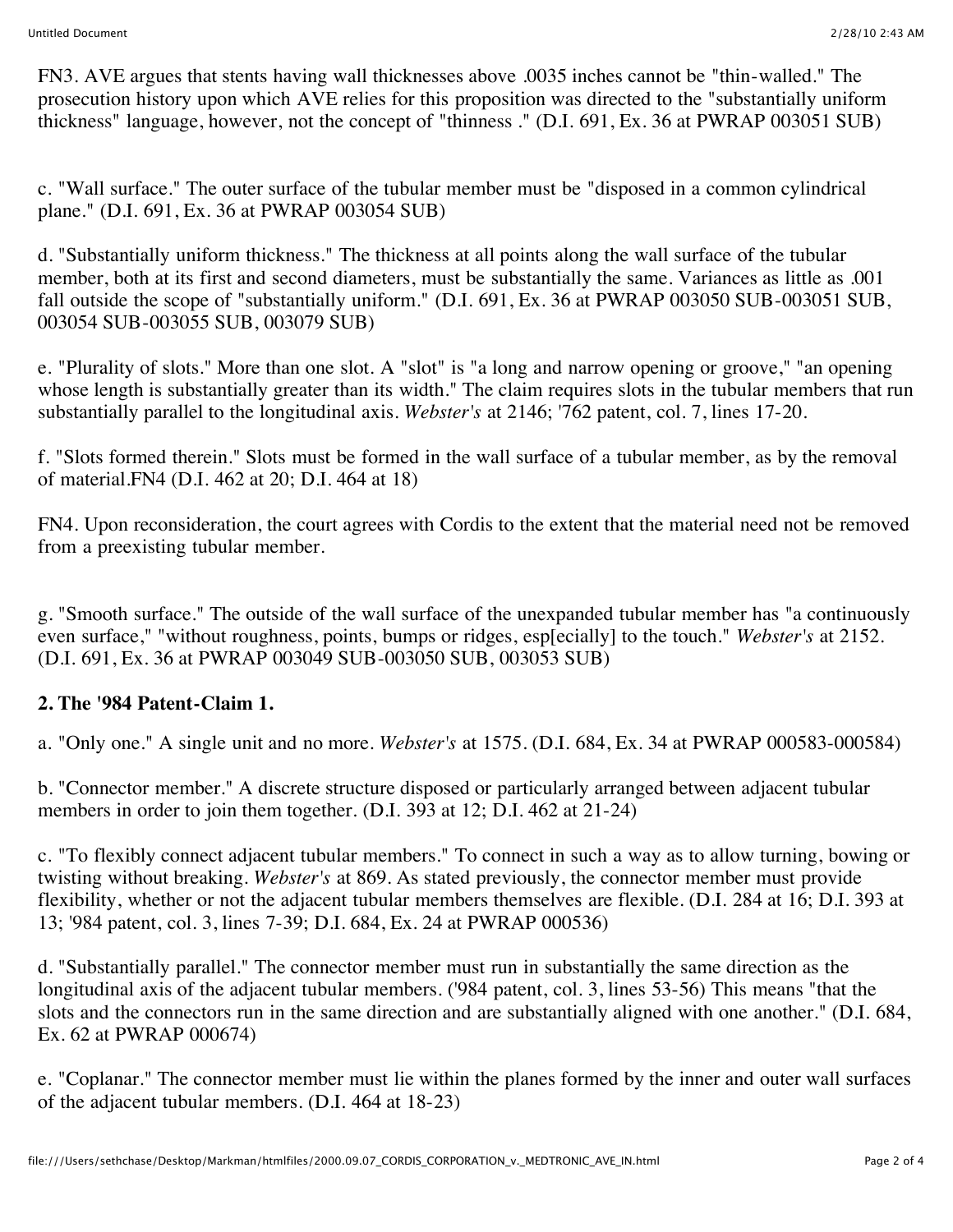## **3. The '332 Patent-Claim 1.**

a. "Segment." "[A] piece or separate fragment of something;" "one of the constituent parts into which a body ... is or may be divided." *Webster's* at 2056.

b. "Generally tubular shape." The phrase "segment having a generally tubular shape" is broader in scope than the phrase "tubular member" and may encompass segments that are not perfectly hollow, elongated or cylindrical in shape.

c. "Plurality of openings." More than one opening, that is, more than one breach or aperture. *Webster's* at 1580, 1745.

d. "Openings forming a series of alternating open and closed portions." The court believes it is inaccurate to describe "openings" as "forming" FN5 "portions." FN6 It can be said, however, that all openings have "open" (by definition) and "closed" portions, the closed portions comprising the material that gives form to or encloses the opening and serves to "block or shut off ... entry or passage" in some fasion. *Webster's* at 426. The claim requires that the openings in the segment alternate around the circumference so that each end of the segment consists of alternating open and closed portions. FN7 The court construes the phrase at issue to mean a combination of openings, some of which are "open," i.e., without enclosing material at the end of the segment thus permitting ingress and egress, and some of which are "closed," i.e., having enclosing material at the end of the segment thus blocking or shutting off entry or passage.

FN5. "To form" means "to give form or shape to; frame, construct, make, fashion." *Webster's* at 893.

FN6. A "portion" is defined as "a part of a whole." *Webster's* at 1768.

FN7. Cordis admits, as evidenced by the file history, that it grafted this new claim language onto the '762/'417/'984 specification in order to cover the accused products based on its "building block" theory. The new claim language, therefore, is nowhere found in the specification but is intended to describe the following phenomenon: "The openings at the first and second ends of each of the segments form a series of alternating open and closed portions so as to define a wave form having a plurality of peaks and valleys." (D.I. 687, Ex. 32 at PWRAP 002936) Although the court is very uncomfortable with having claim language more attuned to a party's litigation needs than the substance or purpose of the underlying invention, the claim construction exercise is not the forum for this debate.

e. "Connector." As defined above. The specification and file history describe a single connector. However, the language of the claim ("comprising ... a first connector") has been broadened from that of the '984 patent ("comprising ... a single connector"). Therefore, the court will not impose the single connector limitation on this claim language.

f. "Whereby each of the segments may be displaced at an angle with respect to the longitudinal axis of an adjacent segment when the stent is delivered through a curved portion of the access or coronary arteries." "Displaced" means "to remove from the usual or proper place, to put out of place." *Webster's* at 654. An